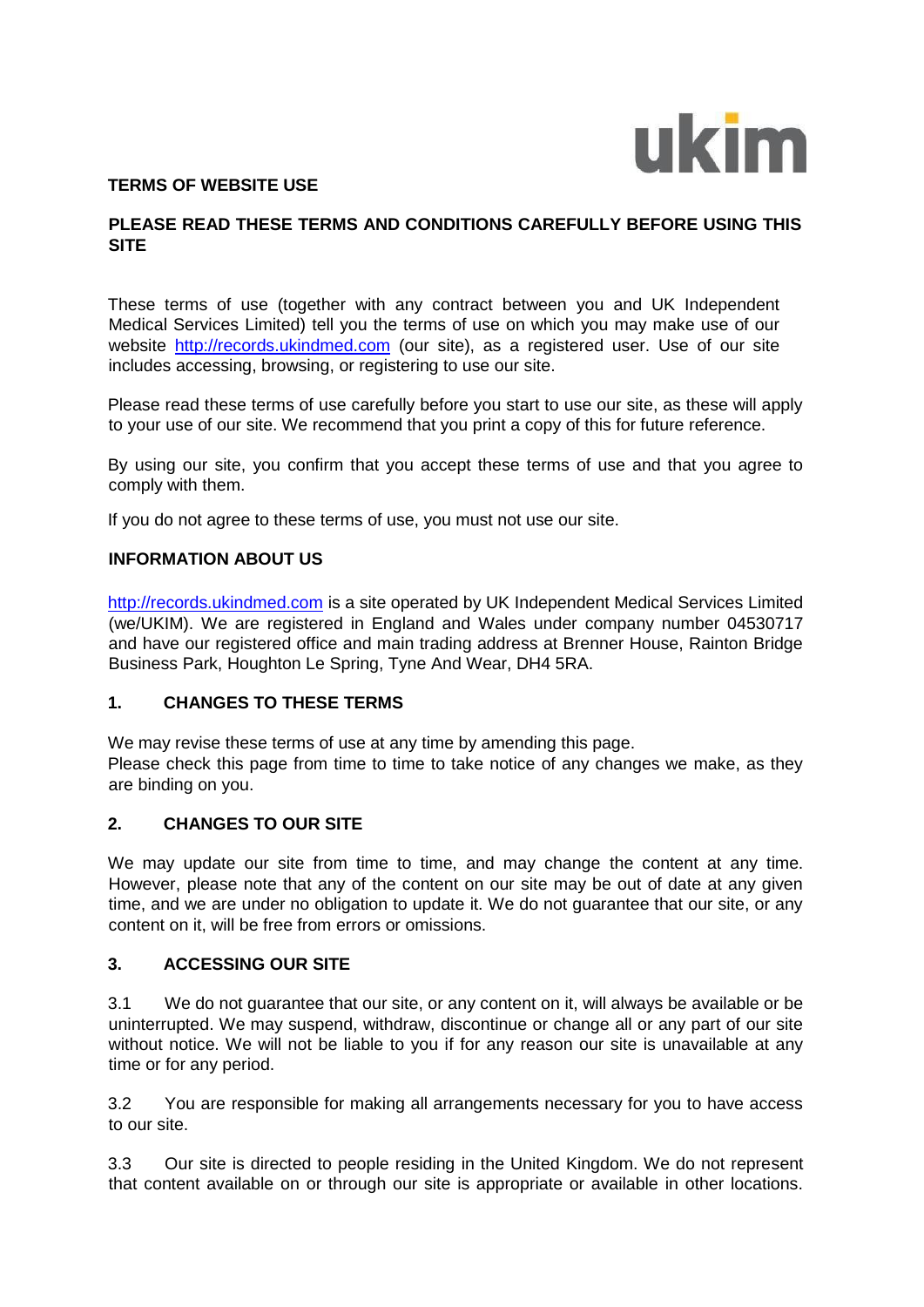We may limit the availability of our site or any service described on our site to any person or geographic area at any time. If you choose to access our site from outside the United Kingdom, you do so at your own risk (and will at all times comply with the terms relating to the processing of personal data at 6 below.)

## **4. YOUR ACCOUNT AND PASSWORD**

4.1 We will have provided you with a "User ID" and you will have chosen your own password. We will carry out security checks should you ever need to amend anything on your account. You must treat all this information as confidential and must not disclose it to any third party.

4.2 We have the right to disable any User ID or password at any time, if in our reasonable opinion you have failed to comply with any of the provisions of these terms of use.

4.3 If you know or suspect that anyone other than you knows your User ID or password, you must promptly notify us on 0333 414 1988.

### **5. INTELLECTUAL PROPERTY RIGHTS**

5.1 We are the owner or the licensee of all intellectual property rights in our site, and in the material published on it. Those works are protected by copyright laws and treaties around the world. All such rights are reserved and you must not use any such works for commercial purposes without obtaining a licence to do so from us or our licensors. If you use any such works in breach of these terms of use, your right to use our site will cease immediately and you must, at our option, return or destroy any copies of the materials you have made.

5.2



# **6. CONFIDENTIALITY AND DATA PROTECTION**

6.1 For the purpose of these terms, the terms "personal data", "sensitive personal data", "processing" and "data controller" have the meanings as set out in the Data Protection Act 2018 (the Act) (and any variations of those terms, e.g. "process" shall be read accordingly). "Confidential Information" means information of a confidential nature whether disclosed directly or indirectly in writing, verbally, by electronic or digital means or by any other means by UKIM to you at any time, including, without limitation, any information relating to UKIM's business affairs or the injured parties whose medical records you access via our site.

6.2 You consent to the processing of your personal data by UKIM pursuant to the Act, including, but not limited to, the storage by UKIM of copies of personal documentation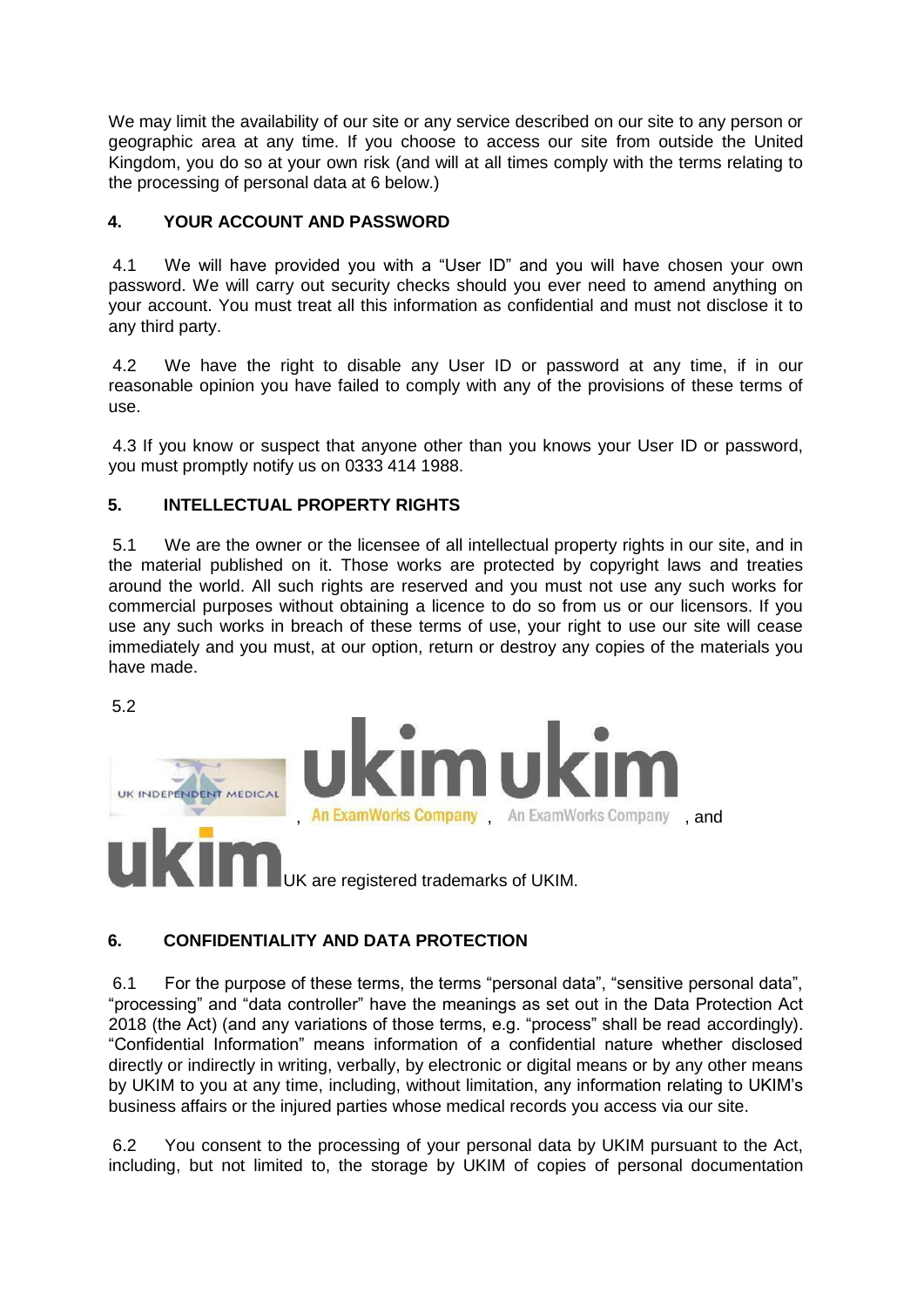provided by you and disclosure of your personal data to the representatives of the injured parties whose medical records you access via our site. Such data will be processed in line with our Privacy Policy.

6.3 The medical records that you will access via our site contain personal data and sensitive personal data. It is a condition of your use of our website that you understand and comply with your obligations pursuant to the Act and any amendments thereto and all guidance and codes of practice issued by the Information Commissioner, in particular, but not limited to, your processing of personal data and sensitive personal data.

- 6.4 In complying with clause 6.2, we expect at minimum that you will:
	- 6.4.1 only access and process personal data (including sensitive personal data) in accordance with UKIM's instructions;
	- 6.4.2 ensure that any portable and/or mobile device(s) (including magnetic media) you use to process personal data (including sensitive personal data), including to store and transmit personal information, is protected using approved encryption software which is designed to guard against the compromise of information;
	- 6.4.3 have implemented appropriate technical and organisational measures to protect personal data (including sensitive personal data) against unauthorised or unlawful processing and accidental loss or damage prior to processing any personal data (including sensitive personal data);
	- 6.4.4 not transfer personal data (including sensitive personal data) outside of the European Economic Area or the United Kingdom;
	- 6.4.5 promptly notify UKIM in writing of any subject access request or if any personal data (including sensitive personal data) has been disclosed in breach of these terms; and
	- 6.4.6 where required, maintain your registration as a data controller with the Information Commissioner's Office in accordance with the requirements of the Act.

6.5 You are liable for and shall fully indemnify UKIM against any expense, liability, loss, claims or proceedings arising as a result of any breach by you of the Act.

6.6 You shall keep confidential and not use or disclose, or attempt to use or disclose, any Confidential Information.

6.7 You shall use best endeavours to ensure that your secretary and administrative staff are made aware of and comply with the obligations of confidentiality and data security imposed upon you in these terms.

# **7. LIMITATION OF OUR LIABILITY**

7.1 Nothing in these terms of use excludes or limits our liability for death or personal injury arising from our negligence, or our fraud or fraudulent misrepresentation, or any other liability that cannot be excluded or limited by English law.

7.2 To the extent permitted by law, we exclude all conditions, warranties, representations or other terms which may apply to our site or any content on it, whether express or implied.

7.3 We will not be liable to you for any loss or damage, whether in contract, tort (including negligence), breach of statutory duty, or otherwise, even if foreseeable, arising